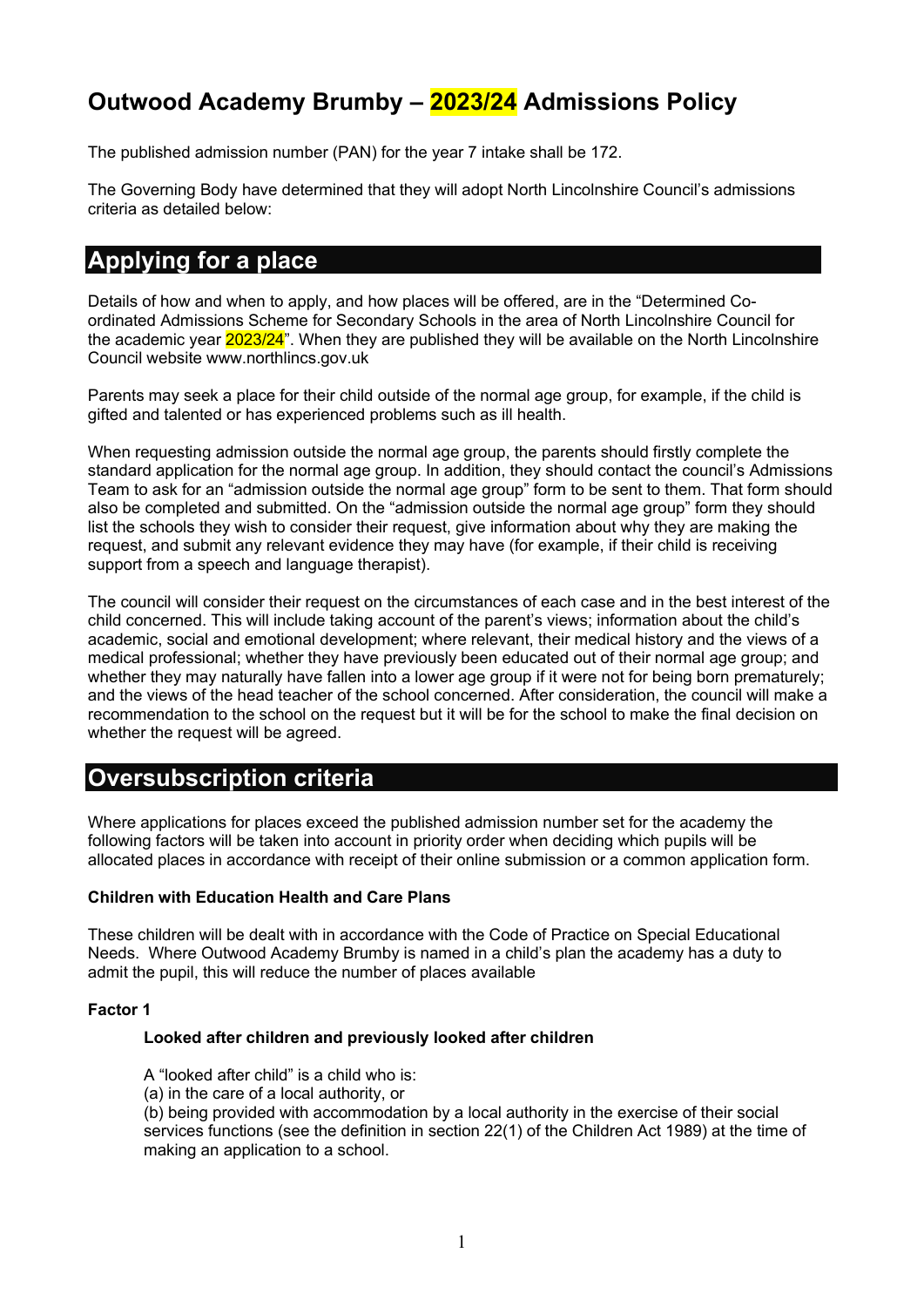A "previously looked after child" is a child who:

(a) ceased to be looked after because they were adopted, or

(b) became subject to a child arrangements order, or

(c) became subject to a special guardianship order,

immediately after being looked after, including those who appear to have been in state care outside of England and ceased to be in state care as a result of being adopted.

#### **Factor 2**

#### **Children who live in the academy's designated catchment area**.

Parents can see which catchment areas cover their address by following the link from the "Apply for a school place" page at www.northlincs.gov.uk.

A map of the catchment area for Outwood Academy Brumby is included in this document.

The address taken under this factor will be that on Thursday 8 December 2022.

Parents who move after submitting their preference **must** inform the council's Admissions Team of any change of address.

For admission purposes, the home address is where a child usually lives with their parent or carer. You must not give the address of a childminder or relative. Where a child lives with parents with shared responsibility, each for part of the week the Admission Officer will apply the address of the parent who claims the child's benefit as the pupil's address for determining this criterion. If neither parent claims child benefit other documentary evidence (eg medical card) may be required. If it is found that you have given a false address your child may lose their place.

For families of service personnel with a confirmed posting, or crown servants returning from overseas, whose application is accompanied by an official letter declaring a relocation date the home address will be either the address at which the child will live, or the unit or quartering address if the parent requests this. Parents will need to provide evidence of the intended address.

#### **Factor 3**

#### **Children who will have a sibling attending the academy at the time of their admission**.

Included in this factor are siblings who will be attending the academy at the expected time of admission. Sibling means a child living as part of the same family unit at the same address. This includes natural siblings, adopted siblings, step siblings, foster siblings, and the child of a parent's partner. In the event of two applications for one vacancy using the above criteria, the academy will apply a tie breaker decision based on geographical distance.

#### **Siblings for the same year group (twins, triplets etc)**

Where there are twins or triplets to be admitted to the academy in the same year group. If there are insufficient places available for all siblings, and one can be allocated a place, the admission number will be exceeded to allow them to be placed in the academy.

#### **Factor 4**

#### **Children who live closest to the academy.**

The distance will be determined by measuring the shortest available route using the public road and path network from the pupil's home to the main academy gate, as determined by the academy. The distance will be measured by using a computerised geographical information system (GIS). Priority will be given to those living nearest to the academy using this system. Pupils living in flats where the distance measures the same, priority will be given in ascending order of flat number/letter/floor.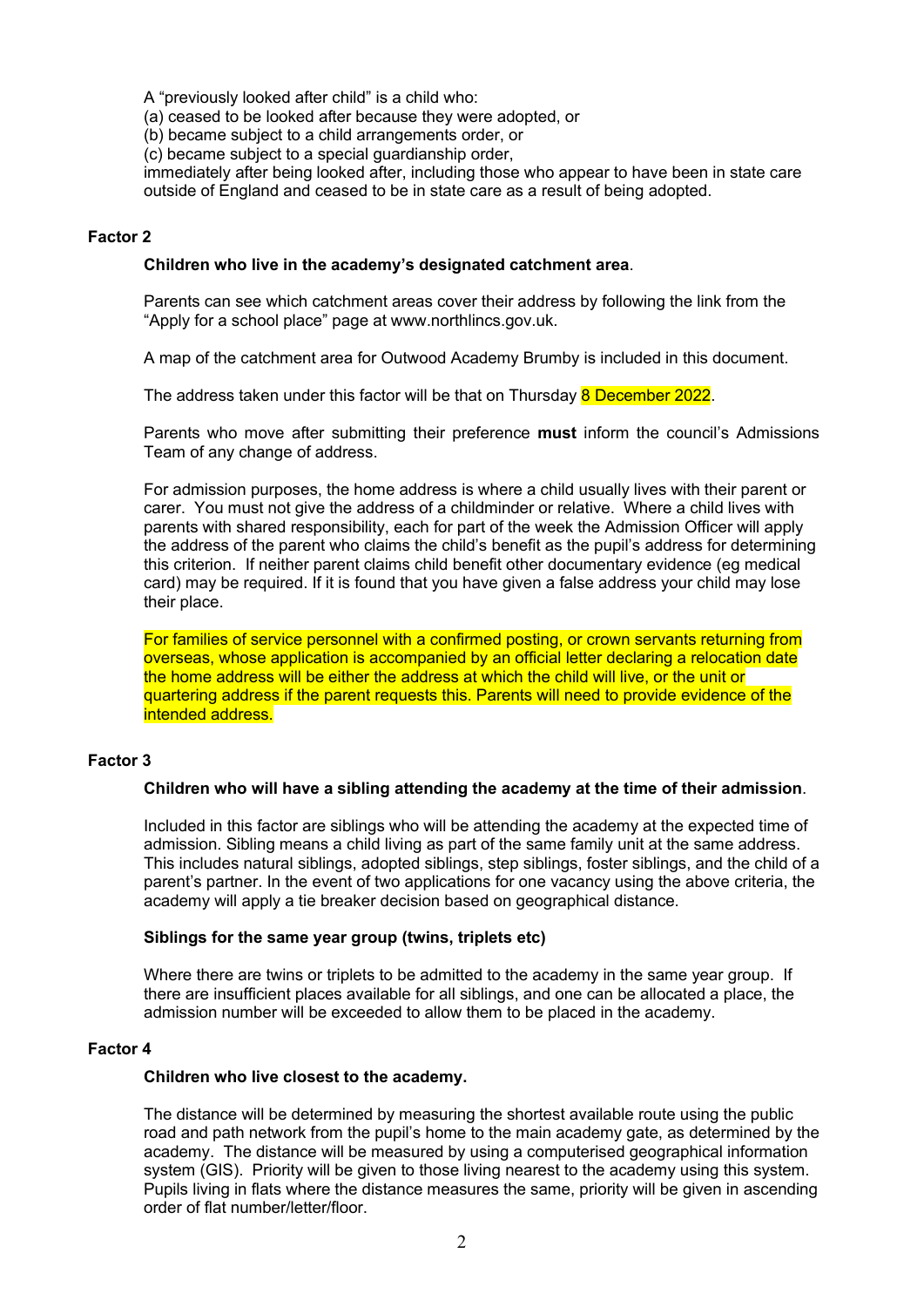#### **Tie Breakers**

Where the offer of a place would lead to oversubscription under any of the above factors places will be allocated by reference to subsequent factors in order. In exceptional circumstances where it has not been possible to decide between applications, because they have the same distance measurements, the place will be allocated by drawing lots independently verified.

# **Appeals**

- 1. Any parent whose child is not offered a place for which they have expressed a preference has the right to appeal to an independent appeals panel.
- 2. Parents who intend to make an appeal must request a Notice of Appeal and return the form by the stated date.
- 3. Normally appeal hearings will be held within 40 school days from the closing date for receiving the notice of appeal.

## **Waiting Lists**

- 1. If the academy is over-subscribed a waiting list will be established.
- 2. Pupils will automatically be put on the waiting list where they have not been made an offer of a place and where the academy is a higher preference than the school or academy at which an offer has been made.
- 3. Pupils will not automatically be placed on the waiting list if the academy is ranked lower than the school or academy where they have been offered a place.
- 4. As further applications are submitted each added child will require the list to be ranked again in line with the published criteria.
- 5. The council will coordinate the waiting list for the academy.
- 6. As soon as places become available they will be filled from the waiting list.
- 7. If a parent is on a waiting list it will not affect the parent's right of appeal against an unsuccessful application.
- 8. Looked after children, previously looked after children, and those allocated a place at a school in accordance with the Fair Access Protocol will take precedence over those on the waiting list.

## **Withdrawing Offers of Places**

Once an offer of a place has been made it may only lawfully be withdrawn in very limited circumstances. These include when the admission authority offered a place on the basis of a fraudulent or intentionally misleading application from a parent (for example, a false claim of residence in a catchment area), which effectively denied a place to a child with a stronger claim. It would not generally be lawful for an admission authority to withdraw a place once the child was attending that school or academy, except where that place was fraudulently obtained; in deciding whether to withdraw in such a case, the length of time that the child had been at the school or academy will also be taken into account. Where a place is withdrawn, the application must then be considered afresh, and a right of appeal offered if a place is refused.